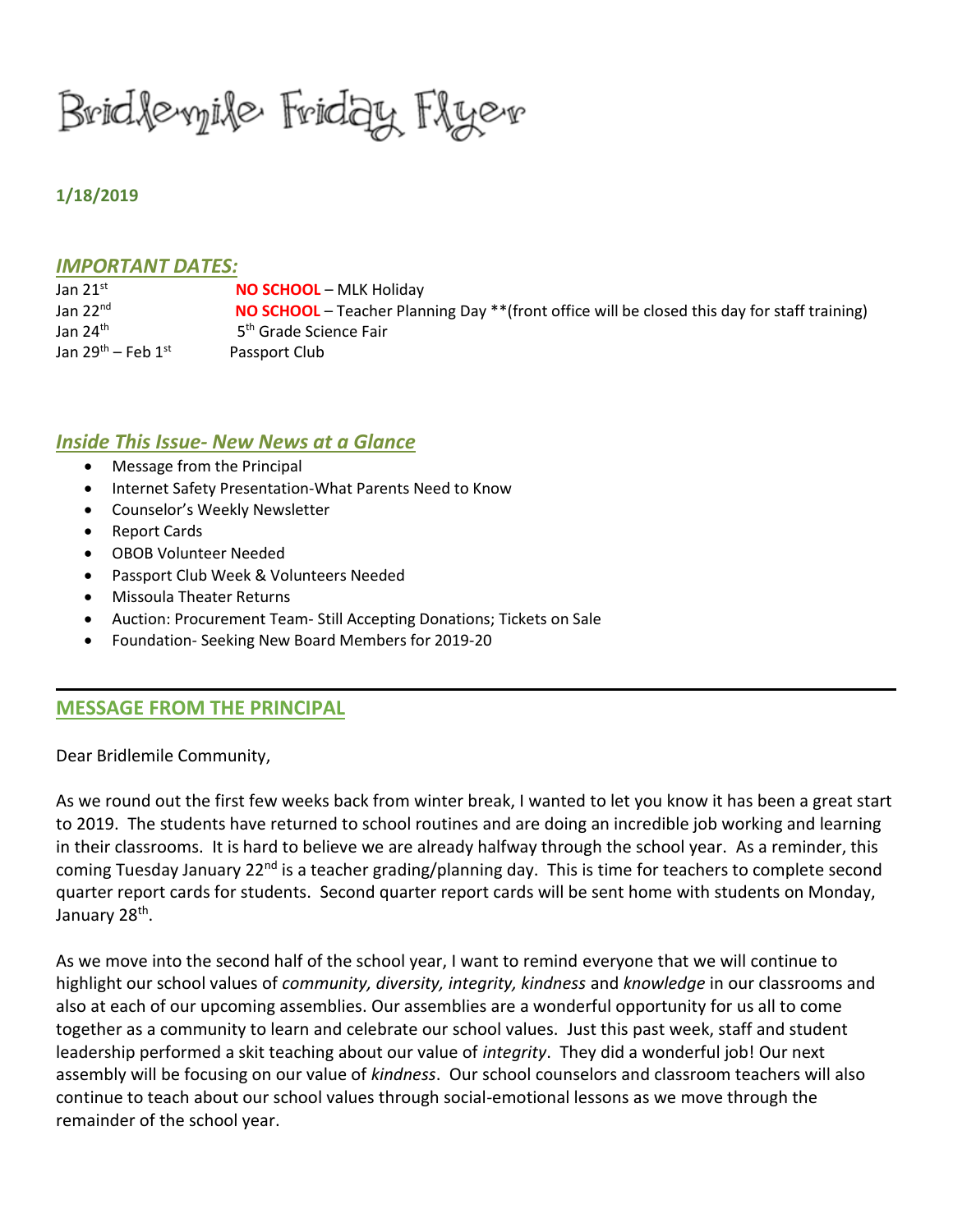A heartfelt thanks to you all for your dedication and commitment to our learning community and to all our Bridlemile students. I wish you a healthy and happy new year and hope you have a relaxing holiday weekend. See you on January 23rd.

Sincerely,

| Brad Pearson |
|--------------|
| Principal    |
|              |
|              |

# **Internet Safety: What Parents Need to Know**

# Thursday, February 7, 2019 at 6:30pm

Presented by the Portland Police Bureau & the Bridlemile Site Council Guest Speaker: Portland Police Officer Heather Hughes

Elementary age children today access the internet at school and at home, via computers, smart phones and other handheld devices.

There are many internet safety concerns that parents should be aware of including: inappropriate content, online privacy, cyberbullying, and inappropriate communications from friends and strangers.

Please join us to learn more about how to help your children navigate the internet safely!

This presentation is for adults only Childcare will be provided



# **FROM THE DISTRICT**

# *Child Care Parent/Guardian Satisfaction Survey: 2018-19 \*\*\*LAST DAY TODAY*

*Portland Public Schools is interested in learning about your child's experience in before and after school care. Please complete this survey by Friday, January 18th, and for best results, complete one survey for each child. [Survey link.](https://docs.google.com/forms/d/e/1FAIpQLScHhnFtOJiZfPAa9O3bXByrHUfFbrypCa88PYF6l5hSWbYjgg/viewform)*

Click this [link](https://docs.google.com/document/d/1kb30gFDEQghVpW2YEQvIw9aorCExAyZSWQqvnEDHVYE/edit?usp=sharing) for translations of this message into PPS supported languages. Nancy Hauth, Program Manager, Early Learners: P-3 x63230 [nhauth@pps.net](mailto:nhauth@pps.net)

# **FROM THE OFFICE**

• Report cards will be sent home with students in their backpacks on Monday January 28<sup>th</sup>.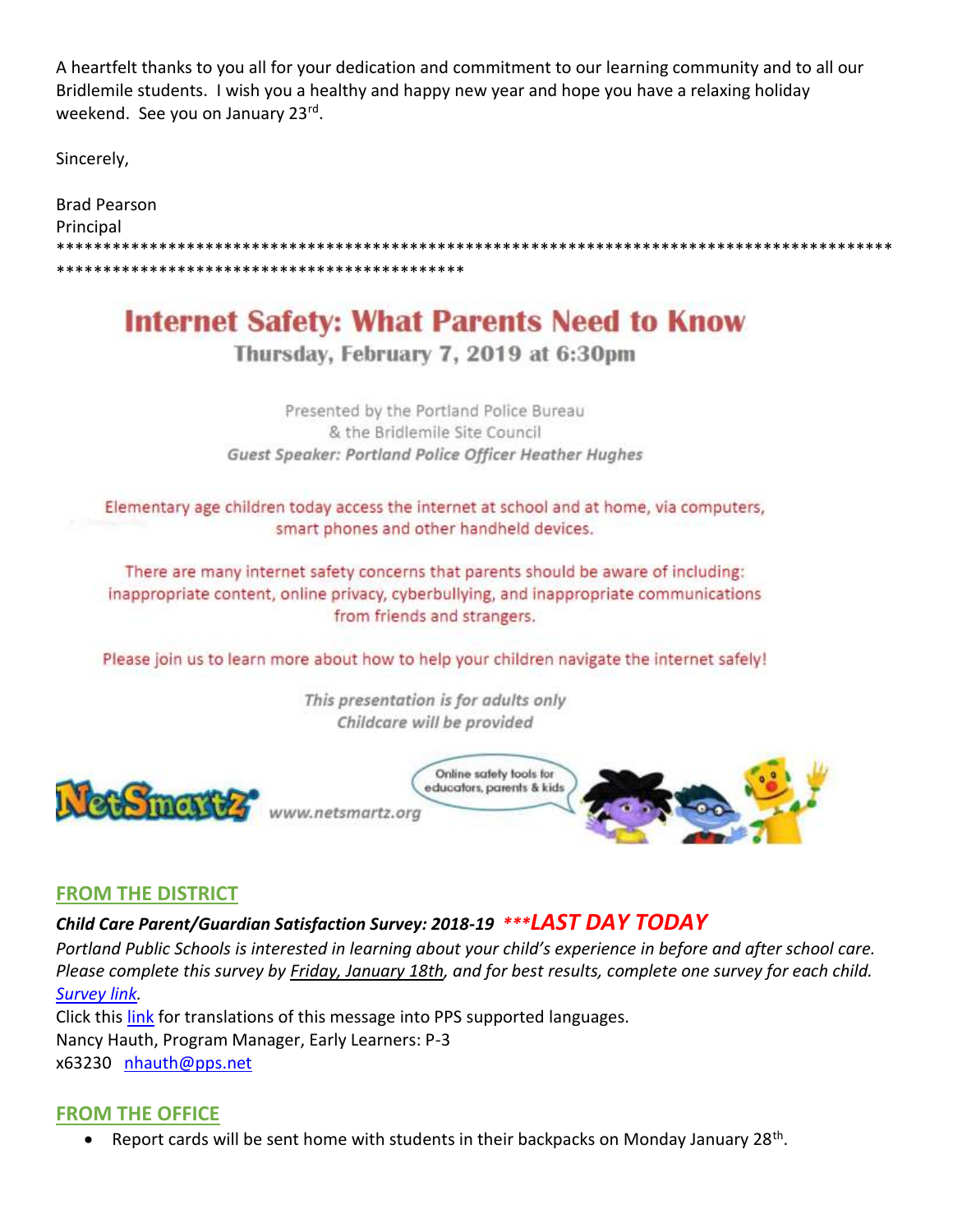• On Tuesday 1/22 (the teacher planning day-no school) Dana and Sonja will be out of the office so the front office will not be available for your calls or emails. Messages will be returned on Wednesday. Thanks!

## **COUNSELOR'S CORNER**



Welcome to the Counselor Corner! Week of 1/14/19 : Theme - Integrity: The quality of being honest and fair.

Activities - Celebrating Integrity comes at the right time as we're remembering Martin Luther King Jr. (no school Monday). One way our students have been engaging in Integrity is by revisiting Cafeteria Expectations. The intermediate students created their own true/false questions and had fun taking their class quizzes! The primary students enjoyed reteaching their silly teachers and school counselors that were pretending what not to do in the Cafeteria! Our students are actively engaging in what it truly means to "do the right thing when no one is watching."

In the classrooms, Integrity is joining with our two earlier Bridlemile values--Community and Diversity--to engage students in the Social-Emotional Learning and Social Justice practice of Community Circles. This practice intentionally creates a space that lifts barriers between people and opens the possibility for connection, collaboration and mutual understanding. Ask your child(ren) how

they are experiencing Community Circles in their classrooms!

#### Books we are reading:

- One (Otoshi)
- The Invisible Boy (Ludwig)
- Terrible Things (Eve Bunting)

#### Videos we are watching:

- "The Golden Coin"
- "Build Character Build Success: Integrity"

#### **Resources** to explore:

- Mindful Moments Cards from the creators of Yoga Calm
- How Neuroscience Can Make You a Better Parent

#### **Up-Coming Community Events:**

- Children's Health Fair: Saturday, Feb. 9th (10a-2p) at Reynolds Middle School → FREE!
- NAMI Basics For Parents and Caregivers of a Child or Adolescent Living with Mental Illness: Thursday evenings (6-8:30p) at Emanuel Hospital in North Portland  $\rightarrow$  FREE!

#### Have a wonderful (long) weekend!

| <b>Rachel Reich</b> | <b>Emily Sallee</b> |
|---------------------|---------------------|
| rreich@pps.net      | esallee@pps.net     |
| 503-916-6292 x70212 | 503-916-6292 x70213 |

The Bridlemile PTA and the 5th Grade Leadership students have partnered to support the UpCycling program, Terracycle. Students can recycle any nutritional or energy bar made by ClifBar in the cafeteria at lunch or in their classrooms. Attached is a link to the Terracycle website and a list of wrappers we are collecting at this time. Thank You for UpCycling!

<https://www.terracycle.com/en-US/brigades/clifbar>

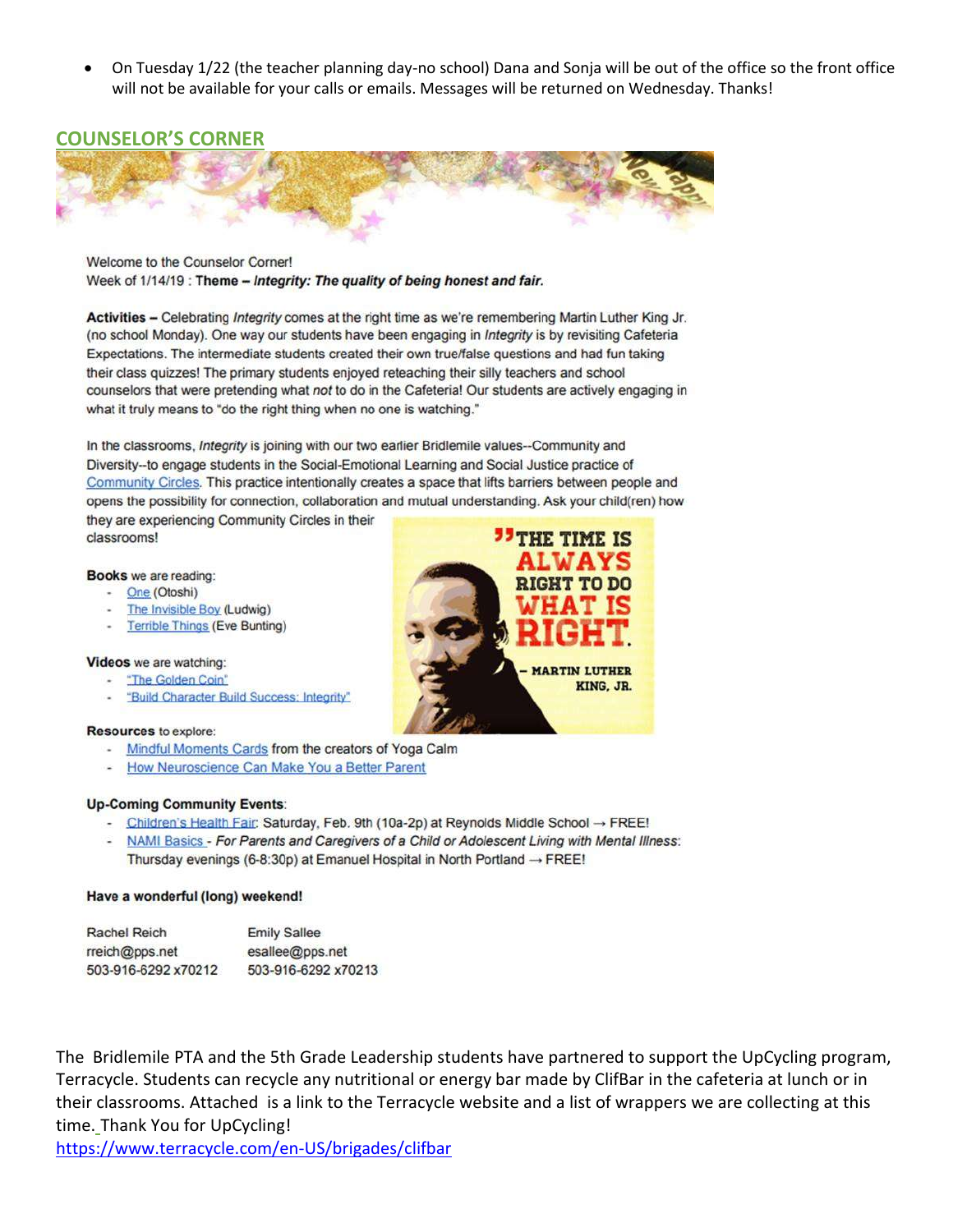# **FROM THE LIBRARY**

## **OBOB News**

# **Volunteers Needed for Oregon Battle of the Books (OBOB)**

Volunteers are needed to help conduct book battles on **February 15, 22, and 27 from about 11:40- 1:40.** Running book battles is FUN, but there are rules to follow and they must be conducted efficiently and fairly. To help volunteers learn how to conduct battles and make it more enjoyable for everyone, we are requiring volunteers to practice with students at least once during a lunch recess or during a library class visit. This is also a great opportunity for second grade parents to learn how OBOB works before their kids participate. As of now, we have two lunch time practice sessions set up - January 24 and 29 at 11:20. Please contact Kelly Gillespie at [kelanngillespie@gmail.com](mailto:kelanngillespie@gmail.com) if you are available on the dates in February and would like to set up a time to be trained. Thank you!

Another opportunity for students to practice book battles will be at the Hillsdale Public Library Jan. 29th and Feb. 10th after school. This is a highly recommended opportunity if teams wish to see how they do against students in other schools. Please see the attached flyer.

# **Judges Still Needed for the Fifth Grade Science Fair!**

The fifth graders have been busy doing their science projects for the past few months. Some of them will be competing to attend the Intel Northwest Science Expo later this year.

We need judges, preferably with some science or engineering background in any field (but ok if you don't have this), to assess the projects on the evening of January 24. We are looking for about 15 volunteers.

Judge orientation/training will occur from 6:00-6:30 pm in the staff lounge, then judges will interview students from 6:30-8:45 pm. Deliberations should be done by 9:15 pm.

Dinner will be provided. It is ok to be a judge if you have a student who is competing, you just can't judge your own child.

If you are available, please contact Dr. Larry Sherman directly [\(shermanl@ohsu.edu\)](mailto:shermanl@ohsu.edu). **Thanks!** 

Judging Details: Thursday January 24<sup>th</sup> - 6-9:00pm

6-6:30 Orientation/ training – Dinner provided 6:30-8:45 Student interviews 8:45-9:00 Deliberations

Larry Larry S. Sherman, Ph.D. Professor Division of Neuroscience Oregon National Primate Research Center Department of Cell, Developmental, and Cancer Biology Oregon Health and Science University 505 NW 185th Avenue Beaverton, Oregon 97006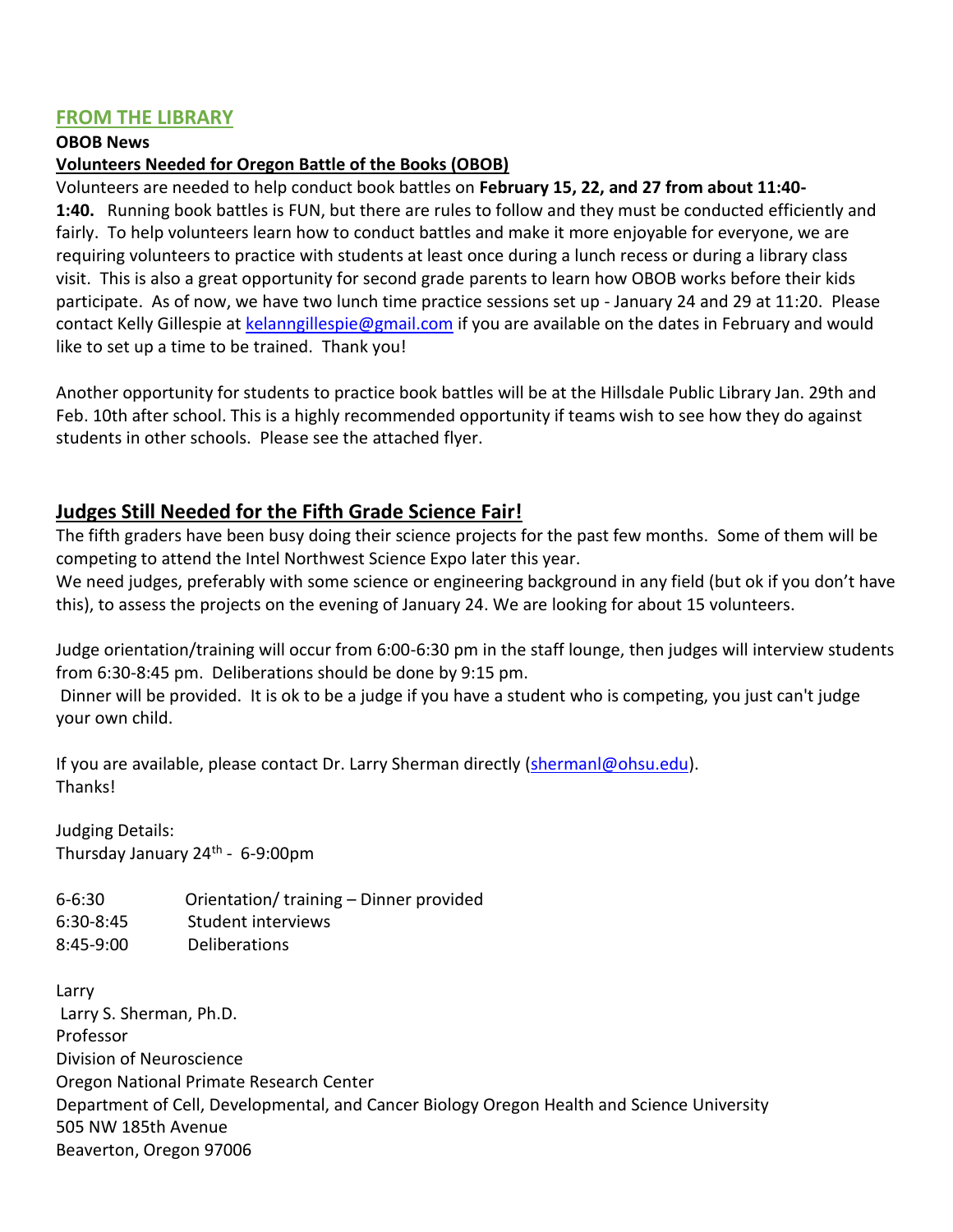(503) 346-5490 (office) (503) 346-5518 (lab) (503) 346-5513 (fax) E-mail: [ShermanL@ohsu.edu](mailto:ShermanL@ohsu.edu)

# **FROM THE PTA**

# **See's Candies Fundraiser**

It's Time for our See's Candies Fundraiser! Look for information in your child's backpack, collect candy orders from your family and friends, and return your form & payment to school by Wednesday, January 23. Every sale benefits our PTA and will arrive in time for Valentine's Day gifting. Thanks for supporting Bridlemile School!

# **Passport Club**

Hello Families! Passport Club is the last week of Jan! (Tuesday, Jan 29- Friday, Feb 1.) We have a few more spots open for volunteers and we'd love to have you join us.

**Our volunteer spots that are still open:** Tuesday 1/29 - 1 volunteer needed Wednesday 1/30 - FULL Thursday 1/31 - 1 volunteer needed Friday 2/1 - 3 volunteers needed

And just a friendly reminder, first grade students will come with their class, only one class at a time. Their dates are: Tuesday - McClincy Wednesday - Miner Thursday - Leckie

**[Sign Up here](http://signup.com/go/e5n5fH) to volunteer 11:00AM - 12:15PM** or contact us directly to sign up or ask questions.

With gratitude, Riikka and Brynn

Riikka 503.860.5517 [riikka.marr@gmail.com](mailto:riikka.marr@gmail.com) Brynn 503.577.4410 [brynnkblack@gmail.com](mailto:brynnkblack@gmail.com)

## **MISSOULA CHILDREN'S THEATRE RETURNS TO BRIDLEMILE!**

Mark your calendars to audition for Missoula Children's Theatre production of Blackbeard the Pirate! This year, our week-long residency begins February 25.

**Auditions: Monday, February 25, 2:30-4:20** (rehearsal following auditions, 4:30-7:00) **Showtimes: Friday, March 1,** Evening performance **Saturday, March 2,** Matinee

**AUDITION EXPECTATIONS**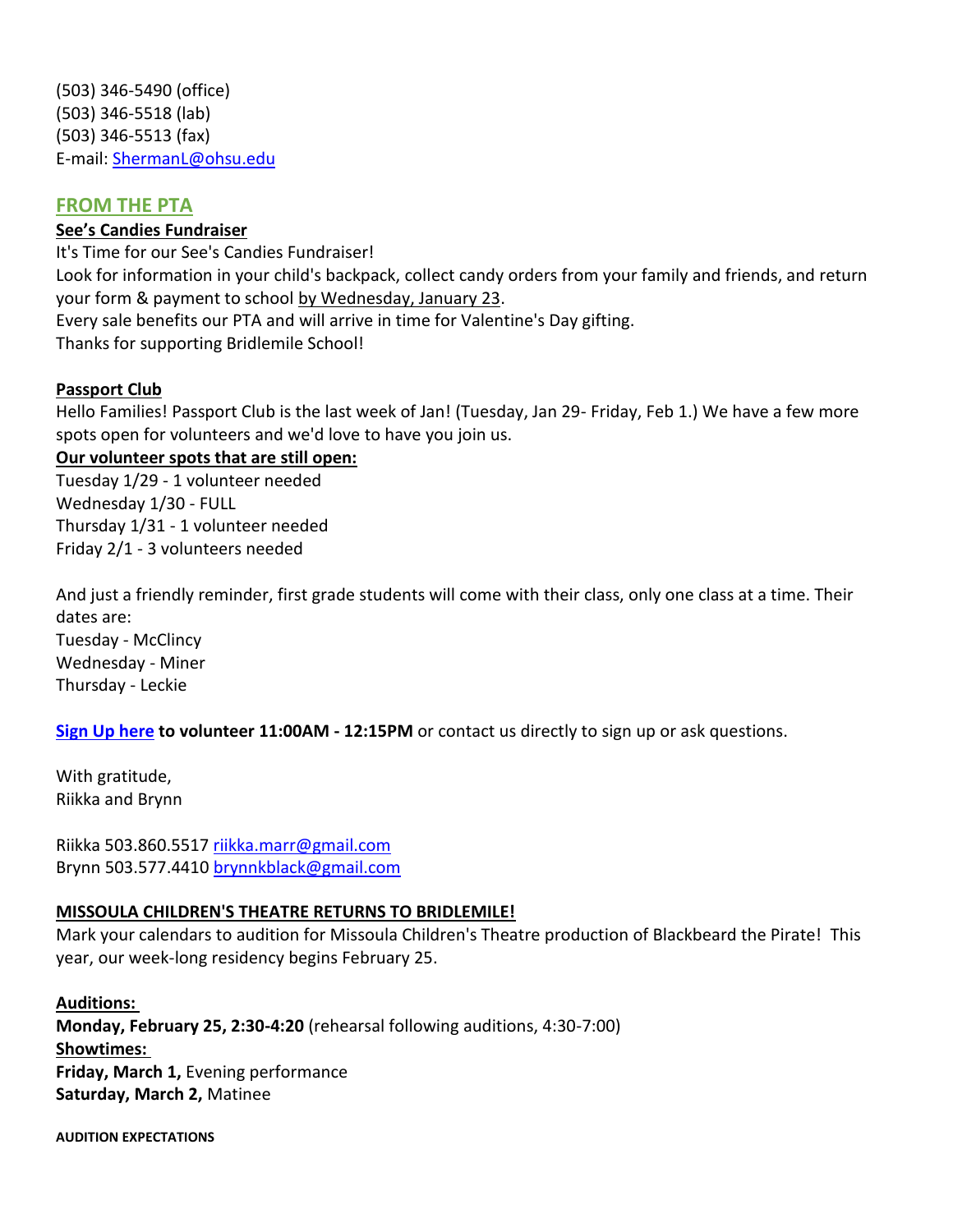Missoula Children's Theatre production of Blackbeard the Pirate **AUDITIONS** will be held on **Monday, February 25** in the Bridlemile Cafeteria, **2:30-4:20**. Any student Kindergarten-5th grade can audition. There is no cost to audition. This is a fun and interactive group audition, and no advance preparation is necessary.

#### **REHEARSAL/PERFORMANCE EXPECTATIONS**

Students need to be prepared to begin rehearsals immediately following the auditions should they be chosen for a role. Students in the play are expected to clear their schedules for the entire week of Feb 25-March 2. Participation in both performances and all rehearsals is mandatory. Rehearsals will be held between 2:30 and 7:00PM, though younger students can expect shorter rehearsals, exact times TBD. There is **no charge to audition**, but there is a \$45 expense fee for those students who do get a role in the play. **Full scholarships are available to anyone** and will be managed through the school counselor.

Stay tuned, more details will be posted next week, and permission slips will be sent home at the end of January!

# **FROM THE FOUNDATION**

We can't wait to see you at this year's auction! We are already getting some questions on the attire. Dress is of course, casual, but if you want some theme ideas, check out this Pinterest page for some "lumberjack chic" looks: <https://pin.it/c5xnzfknilqgfi>

Last Call!!! The Auction Procurement Team would love to network with you, our community, to see if you're willing to donate auction items to finish off our procurement year strong!

### **Items we could still use**:

· Vacation Homes: Anywhere, any time frame

· Services: Gift certificates to local restaurants, any family friendly events or services (i.e., photography, housecleaning, etc).

If you'd like to volunteer your time to the Auction Committee or have something you'd be willing to donate to the auction, please contact Kristin Cornuelle, Auction Chair, at [kcornuelle@orrick.com](mailto:kcornuelle@orrick.com)

Our annual fundraising auction benefit is on March 9th at the World Forestry Center, and **tickets are now**  available! You can purchase tickets at<https://bridlemile.schoolauction.net/auction2019/> or learn more at [www.bridlemileschool.com.](http://www.bridlemileschool.com/)

The **Tall Trees & Big Dreams** fundraising auction benefit is an evening event including both a live auction and silent auction, where you can purchase items & experiences to support our school. Available at this year's event and included in your ticket price:

- $\Diamond$ Hosted beer and wine from local wineries and breweries unlimited, no drink tickets needed!
- Il Passed appetizers, family-style seated dinner
- $\bullet$  Live music from Old Barn Preservation Society

You will also have the opportunity to register early now to enjoy the following:

- $\Box$  VIP Whiskey Lounge featuring exclusive access to high-end whiskey and bourbon pours limited number available!
- Exaffle ticket for the "Golden Axe" which gives you the chance to win \$2000 towards any live auction item – only 100 will be sold!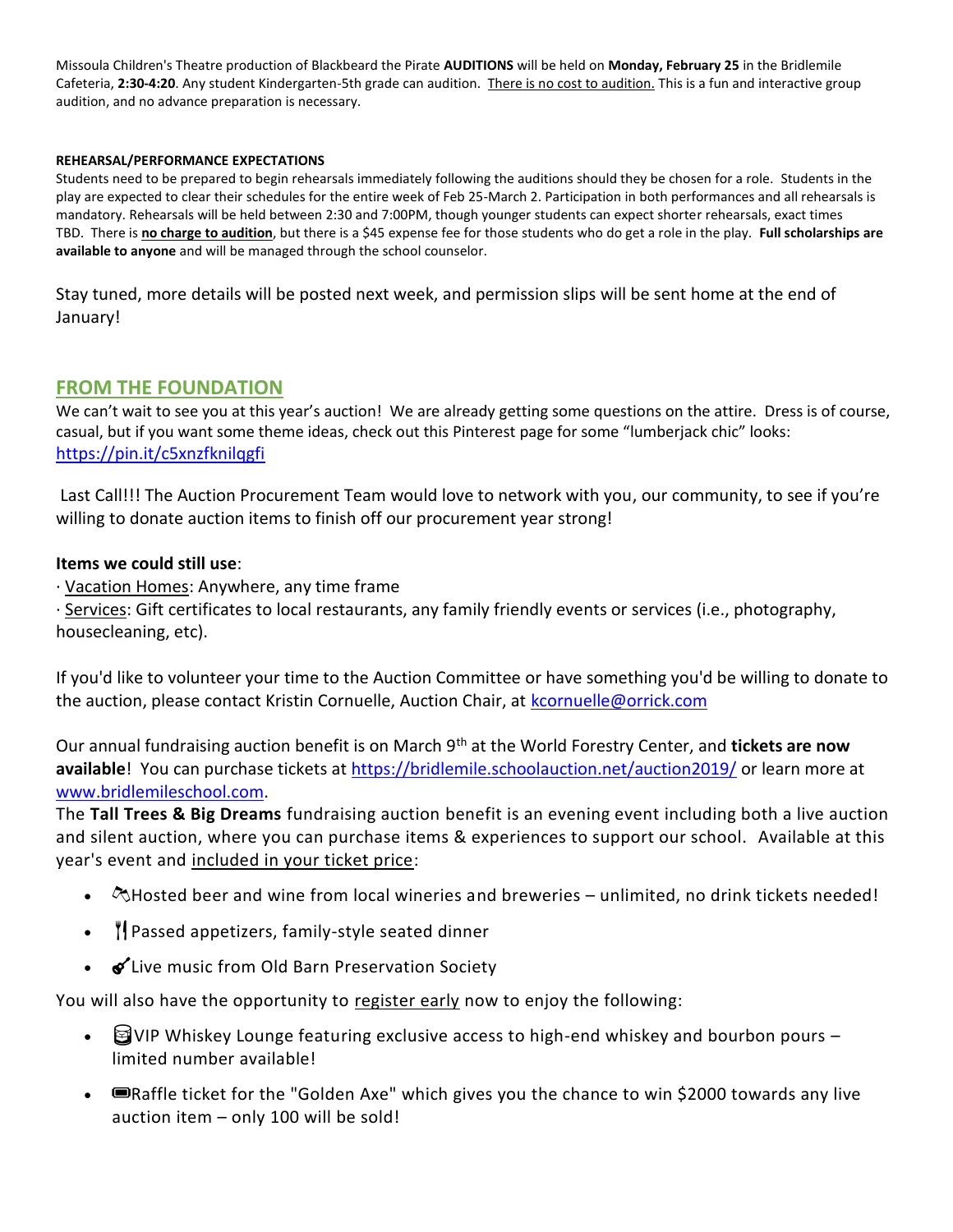# To: All of our Bridlemile Parents



# The Bridlemile Foundation is looking for parents interested in joining the Foundation Board

**The Bridlemile Foundation raises funds from families and community partners to provide resources to the school to increase staffing in order to enrich learning and preserve a comprehensive educational experience. Positions Open:**

- **1. Board Director and Auction Committee Chair 2020 The Auction chair plans the annual auction and oversees various volunteers and sub-committees. The auction is the Foundation's biggest fund-raiser every year. The Auction chair is for 2020, and official board term is 4/1/19- 4/2/21.**
- **2. Board Director and Marketing Committee Chair 2019 The Marketing Chair runs the marketing committee, works to create and implement cohesive communication to the community. Official board term is 4/1/19- 4/2/21.**
- **3. Board Director- At Large- 2 Positions Open The at-large board directors are one of 13 board members. The directors are fundraising focused members that help implement all foundation initiatives. Official board term is 4/1/19- 4/2/21.**

**If you are interested please contact Marc Albers, the Foundation Board President, at [marcalbers@comcast.net](mailto:marcalbers@comcast.net) or our Principal Brad Pearson at [bpearson@pps.net](mailto:bpearson@pps.net)**

**The Bridlemile Foundation is committed to equal opportunity and nondiscrimination in all its board roles and foundation activities.**

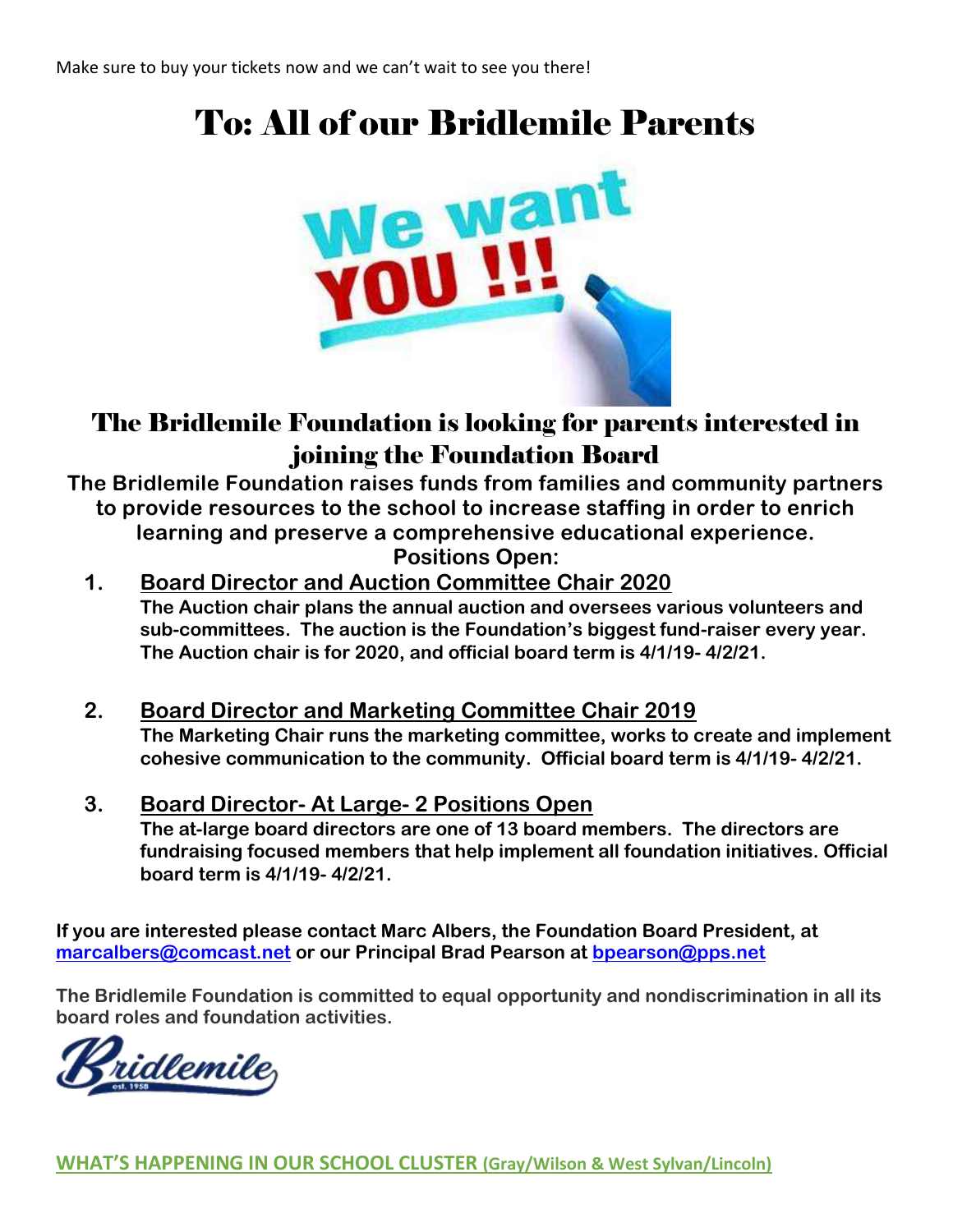5th Grade Open Houses: **5TH Grade Coffee Talk @ West Sylvan** January 22nd at 9:30 am Meet the West Sylvan Admin team and learn about the forecasting process. (This is a non-school day -all children are welcome) <https://www.pps.net/westsylvan>

## **School Information Night RGMS**

Mar. 6, 2019 6:30 PM - 8:00 PM <https://www.pps.net/Domain/120>

**RGMS School Tours** Wednesdays, February 13 & May 1, 3:00 PM

**Lincoln Youth Baseball Registration Open** [www.lincolnyouthbaseball.com](http://www.lincolnyouthbaseball.com/)

*\*see attached flyer*

## **[SW Portland Little League Spring Registration](https://nextdoor.com/news_feed/?post=73749094)**

SW Portland Little League spring registration is now open! We offer programs for kids ages 5 to 14 in baseball and softball. (Tee ball is offered for 5 and 6 year old kids) Our program is both instructional and fun. Play ball!

<http://swpll.org/sites/swpll/program/19070/Spring-BaseballSoftball-Spring-2019>

# **WINTER AFTER SCHOOL ACTIVITIES**

#### **Monday**

- Soccer by Soccer Shots- Outside field <https://www.soccershots.org/pdx/>
- Yoga Playgrounds, Faculty Lounge outside Portable <http://www.yogaplaygrounds.com/>

#### **Tuesday**

• Chess Wizards, Faculty Lounge outside Portable <https://chesswizards.com/>

#### **Wednesday**

• Spanish by Kids Like Languages, Faculty Lounge outside Portable *( Begins 1/23)* [Kids Like Languages](http://www.kidslikelanguages.com/)

#### **Thursday**

• My Masterpiece Art, Faculty Lounge outside Portable <http://www.mymasterpieceartstudio.com/education-contact/>